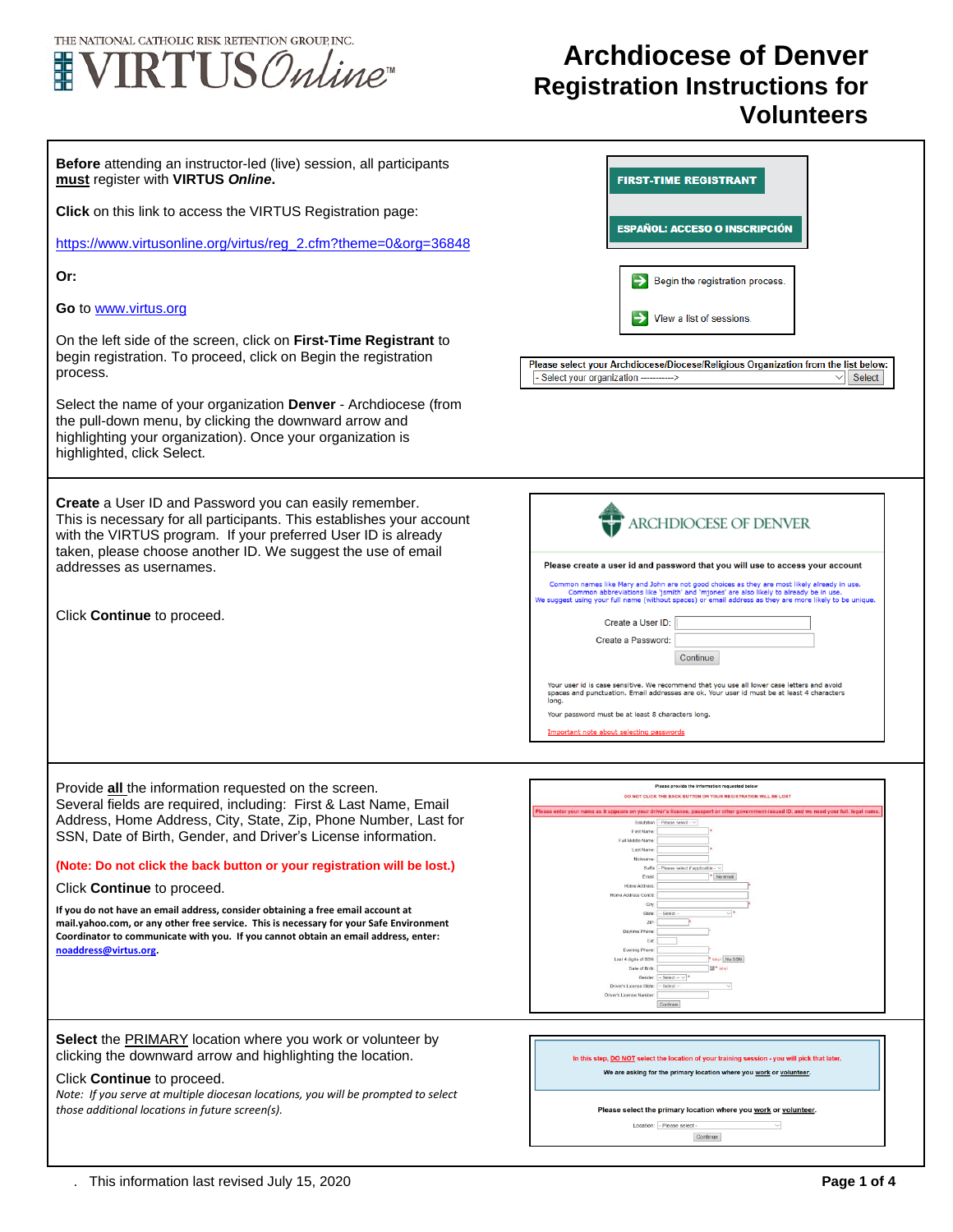

## **Archdiocese of Denver Registration Instructions for Volunteers**

| Select the role(s) that you serve within the Archdiocese of Denver<br>and/or parish/school. | Please select the primary location where you work or volunteer.<br>Location: All Saints (Denver)              |
|---------------------------------------------------------------------------------------------|---------------------------------------------------------------------------------------------------------------|
|                                                                                             | Please check all that apply. You must select at least one role.                                               |
| Please check all roles that apply.                                                          | Please select at least one primary role you perform at this location                                          |
|                                                                                             | <b>Employee</b><br>п                                                                                          |
|                                                                                             | <b>Volunteer</b><br>п                                                                                         |
| Click Continue to proceed.                                                                  | $\Box$<br>Priest                                                                                              |
|                                                                                             | <b>Deacon</b>                                                                                                 |
|                                                                                             | <b>Candidate for ordination</b><br>п                                                                          |
|                                                                                             | <b>Educator</b><br>П                                                                                          |
|                                                                                             | $\Box$<br><b>Non Church Worker</b>                                                                            |
|                                                                                             | If you have a title please enter it below.<br>If you do not have a title, please briefly describe what you do |
|                                                                                             | <b>Title or Position of Service:</b>                                                                          |
|                                                                                             | Continue                                                                                                      |
|                                                                                             |                                                                                                               |
|                                                                                             |                                                                                                               |
| Your selected location(s) and role(s) are displayed on the screen.                          |                                                                                                               |
|                                                                                             | You have chosen following locations and roles:                                                                |
| Select YES if you need to add secondary/additional locations.                               |                                                                                                               |
| (Follow instructions in previous step to select additional locations.)                      | <b>All Saints (Denver)</b>                                                                                    |
| Otherwise, if your list of locations is complete, select NO.                                | • Volunteer V                                                                                                 |
|                                                                                             |                                                                                                               |
|                                                                                             |                                                                                                               |
|                                                                                             |                                                                                                               |
|                                                                                             | Are you associated with any other locations?                                                                  |
|                                                                                             |                                                                                                               |
|                                                                                             | <b>Yes</b><br><b>No</b>                                                                                       |
|                                                                                             |                                                                                                               |
|                                                                                             |                                                                                                               |
|                                                                                             |                                                                                                               |
|                                                                                             |                                                                                                               |
|                                                                                             |                                                                                                               |
| Please review the following Archdiocese of Denver Code of                                   |                                                                                                               |
| Conduct, and respond:                                                                       | <b>Archdiocese of Denver</b>                                                                                  |
|                                                                                             | <b>Code of Conduct</b>                                                                                        |
|                                                                                             | 1 of 35<br>$- +$ $\oplus$ $\oplus$ $\Box$                                                                     |
| ➤<br><b>Code of Conduct</b>                                                                 |                                                                                                               |
|                                                                                             |                                                                                                               |
| To proceed, please Confirm by clicking on: "I hereby represent that                         | Exhibit IV<br>to the                                                                                          |
| I have downloaded, read, and understand this document." and enter                           | Archdiocese of Denver Pastoral Handbook                                                                       |
| your full name and today's date.                                                            |                                                                                                               |
|                                                                                             |                                                                                                               |
| Click on Continue.                                                                          | <b>ARCHDIOCESE OF DENVER</b>                                                                                  |
|                                                                                             |                                                                                                               |
|                                                                                             |                                                                                                               |
|                                                                                             |                                                                                                               |
|                                                                                             |                                                                                                               |
|                                                                                             | <b>CODE OF CONDUCT</b>                                                                                        |
|                                                                                             |                                                                                                               |
|                                                                                             |                                                                                                               |
|                                                                                             |                                                                                                               |
|                                                                                             | Problems viewing PDF? Download                                                                                |
|                                                                                             | I hereby represent that I have downloaded, read,<br>and understand this document.                             |
|                                                                                             |                                                                                                               |
|                                                                                             |                                                                                                               |
|                                                                                             | Please provide an electronic acknowledgement to confirm you have received<br>the document above.              |
|                                                                                             | Full Name (first, middle and last)*:<br>(John D. Smith)                                                       |
|                                                                                             | Today's Date":<br>(mm/dd/yyyy)<br>Continue                                                                    |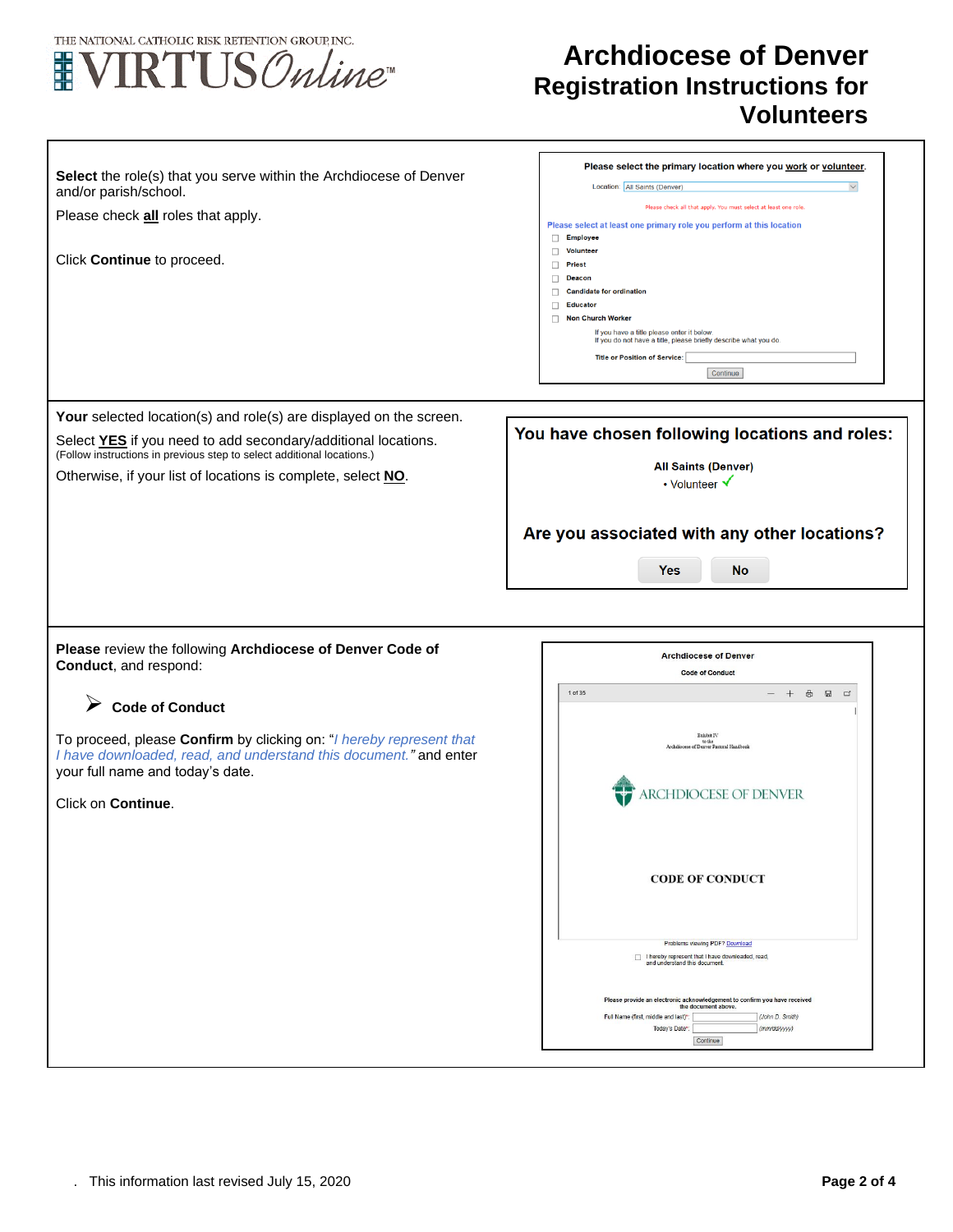

 $\Gamma$ 

## **Archdiocese of Denver Registration Instructions for Volunteers**

٦

| For Volunteers, please review the following Archdiocese of<br>Denver Hold Harmless Agreement, and respond:<br>Volunteer Worker Hold Harmless Agreement<br>To proceed, please Confirm by clicking on: "I will download,<br>complete and return the completed form to my parish, school, or<br>ecclesiastical organization." and enter your full name and today's<br>date.<br>Click on Continue.                                                                                                                                                                                                                                                     | <b>Archdiocese of Denver</b><br><b>Hold Harmless Agreement</b><br>$1$ of $1$<br>$- +$ $\uplus$ $\uplus$ $\uplus$<br><b>ARCHDIOCESE OF DENVER</b><br>RISK MANAGEMENT PROPERTY/CASUALTY INSURANCE TRUS<br>RETURN COMPLETED FORM TO PARISH/SCHOOL/ECCLESIASTICAL ORGANIZATION<br>VOLUNTEER WORKER HOLD HARMLESS AGREEMENT<br>Parish/School/Organization:<br>(Understood to include the Archdiocese of Denver)<br>Volunteer Worker Name:<br>Address<br>Medical Information<br>Medical Insurance:<br>Phone Number:<br>Doctor<br>Please read the following information, then sign and date at the bottom of the page<br>Volunteers are not employees and are not covered by Workers' Compensation insurance at any time. Howe<br>volunteer workers are covered, on a limited basis, by an Accident Policy for injuries which occur while doing<br>Problems viewing PDF? Download<br>I will download, complete and return the completed |
|----------------------------------------------------------------------------------------------------------------------------------------------------------------------------------------------------------------------------------------------------------------------------------------------------------------------------------------------------------------------------------------------------------------------------------------------------------------------------------------------------------------------------------------------------------------------------------------------------------------------------------------------------|----------------------------------------------------------------------------------------------------------------------------------------------------------------------------------------------------------------------------------------------------------------------------------------------------------------------------------------------------------------------------------------------------------------------------------------------------------------------------------------------------------------------------------------------------------------------------------------------------------------------------------------------------------------------------------------------------------------------------------------------------------------------------------------------------------------------------------------------------------------------------------------------------------------------------------|
|                                                                                                                                                                                                                                                                                                                                                                                                                                                                                                                                                                                                                                                    | form to my parish, school, or ecclesiastical<br>organization<br>Please provide an electronic acknowledgement to confirm you have received<br>the document above.<br>Full Name (first, middle and last)*:<br><b>Cohn D. Smith</b><br>Today's Date*:<br>(mm/dd/yyyy)<br>Continue                                                                                                                                                                                                                                                                                                                                                                                                                                                                                                                                                                                                                                                   |
| Please answer yes or no to the following questions:<br>Have you ever for any reason been suspended, dismissed or asked<br>to resign a paid or volunteer position?                                                                                                                                                                                                                                                                                                                                                                                                                                                                                  | Have you ever for any reason been suspended, dismissed or<br>asked to resign a paid or volunteer position?<br>$\bigcirc$ Yes<br>$\bigcirc$ No                                                                                                                                                                                                                                                                                                                                                                                                                                                                                                                                                                                                                                                                                                                                                                                    |
| Have you ever been convicted or plead guilty or no contest to,<br>placed on probation for, given probation, given community<br>supervision, or given adjudication for a crime or are you now under<br>charges for any criminal offense?<br>Have you ever been accused of or arrested for physically, sexually,<br>or emotionally abusing a child or an adult?                                                                                                                                                                                                                                                                                      | Have you ever been convicted or plead guilty or no contest to,<br>placed on probation for, given probation, given community<br>supervision, or given adjudication for a crime or are you now<br>under charges for any criminal offense?<br>$\bigcirc$ Yes<br>$\bigcirc$ No<br>Have you ever been accused of or arrested for physically,                                                                                                                                                                                                                                                                                                                                                                                                                                                                                                                                                                                          |
| <b>Click on Continue</b>                                                                                                                                                                                                                                                                                                                                                                                                                                                                                                                                                                                                                           | sexually, or emotionally abusing a child or an adult?<br>$\bigcirc$ Yes<br>$\bigcirc$ No                                                                                                                                                                                                                                                                                                                                                                                                                                                                                                                                                                                                                                                                                                                                                                                                                                         |
|                                                                                                                                                                                                                                                                                                                                                                                                                                                                                                                                                                                                                                                    | Continue                                                                                                                                                                                                                                                                                                                                                                                                                                                                                                                                                                                                                                                                                                                                                                                                                                                                                                                         |
| If you chose NO during the previous step, you will be presented with<br>a list of upcoming VIRTUS Protecting God's Children instructor-led<br>sessions scheduled for the Archdiocese of Denver.<br>When you find the instructor led session training you wish to attend,<br>click the circle -- and then click Complete Registration.<br>(If you chose YES during the previous step, you will be presented<br>with a list of all instructor led VIRTUS sessions conducted in the<br>Archdiocese of Denver. Choose the session you attended by<br>clicking the downward arrow and highlighting the session -- then<br>click Complete Registration.) | Please select the session you wish to attend<br>Protecting God's Children for Adults<br>Where: All Souls (Englewood)<br>When: Friday, July 24, 2020<br>9:00 AM<br>Estimated length of session: 3 hrs<br>Spaces remaining: 30 of 30<br>Language: This session will be conducted in English<br>Notes: Test<br>Contact: ()<br>◯ Protecting God's Children for Adults<br>Where: Assumption of the Blessed Virgin Mary (Denver)<br>When: Tuesday, December 1, 2020<br>8:00 AM<br>Estimated length of session: 3 hrs<br>Spaces remaining: unlimited<br>Language: This session will be conducted in English                                                                                                                                                                                                                                                                                                                             |